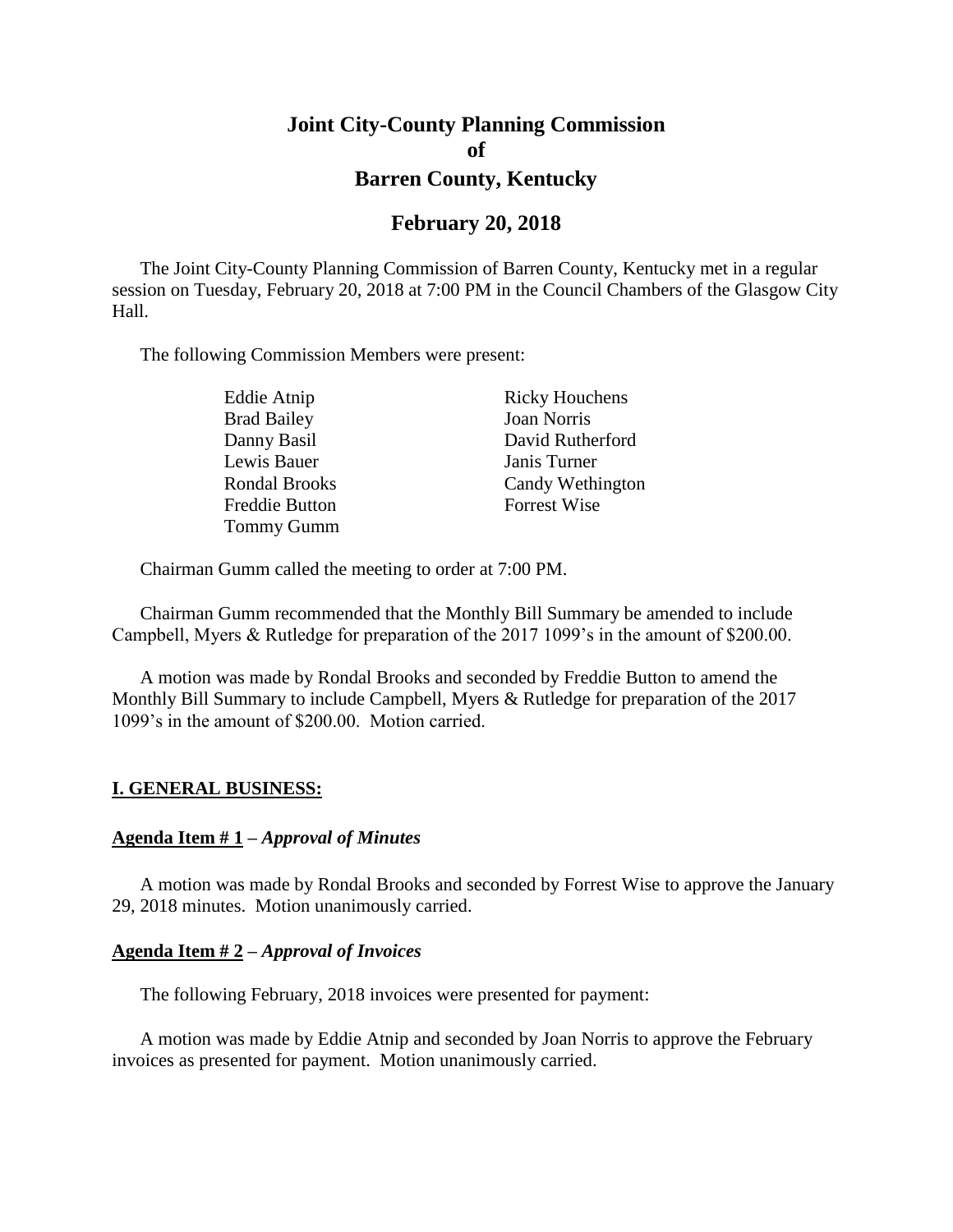Page Two February 20, 2018

# **Agenda Item # 3 –** *Committee's Report*

There were no Committee Reports.

### **Agenda Item # 4 –** *Treasurer's Report*

Janis Turner, Treasurer, presented the following report:

The bank balance at the end of January was \$21,375.81. Deposit in the amount of \$3,075.00 consisted of: \$1,650.00 from Barren County fees and \$1,425.00 in fees from the City of Glasgow.

### **Agenda Item # 5 –** *Director's Report*

Kevin Myatt, Planning Director, asked the Budget Committee and the Comprehensive Plan Committee to meet immediately following the meeting tonight.

### **II. PUBLIC HEARING:**

**1. 022018-01-B – Preliminary and Final Plat** *– Wayne Baldock and Brenda Blakeman, Applicants/Owners – Property located along Rock Springs Road and the intersection with Shive Road – 9 Lots – 113.49 +/- Total Acres – Barren County – Plans prepared by Pitman Green, LLC.* 

The following Staff Findings and Recommendations were presented.

Staff Findings:

- 1. The proposed development is being divided along proposed road frontage and each lot exceeds the minimum lot size requirements, per Section 502.2.1 and 502.2.2 of the Barren County Subdivision Regulations.
- 2. The Barren River District Health Department reviewed and has signed the remaining proposed plat because all remaining lots are to be served by septic systems.
- 3. All utilities are available to each lot by FRECC and Glasgow Water Company. A 4" water line currently services the property, however, any further division of the property may require an upgrade to a 6" line to adequately service a fire hydrant.
- 4. Tracts 1A, 2,3,7 & 8 all contain more than 10 acres. Section 700.0 of the Barren County Subdivision Regulations states that land that is subdivided into large Tracts of at least ten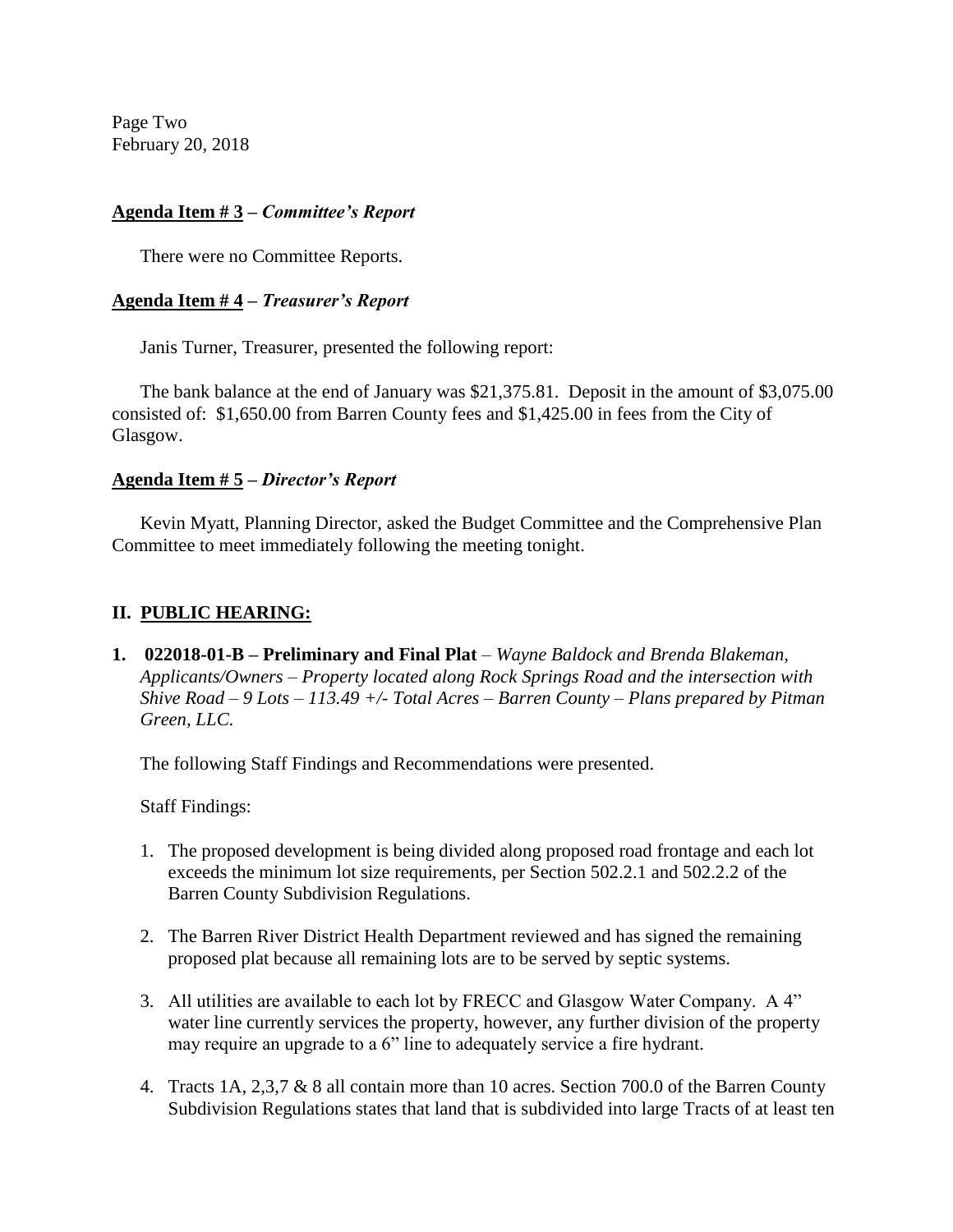Page Three February 20, 2018

> (10) contiguous acres shall be exempt from the requirements of this Article until it is resubdivided according to the requirements. Once land is subdivided into any series of Lots totaling four (4) or more from the parent Tract no portion of the property subdivided may be re-subdivided into Tracts of less than ten (10) contiguous acres in size until adequate water supply service and fire hydrant improvements have been constructed. The proposed plat meets all the aforementioned regulations.

- 5. Tract 1 is separated into two tracts, 1A & 1B, by Rock Springs Road rendering Tract 1B a non-conforming tract. As Note #11 indicates on the Plat, Tract 1B must be sold with Tract 1A and is itself a non-buildable tract.
- 6. A barn located in Tract 3 is located over the current front setback and is deemed an existing non-conforming structure.
- 7. The house located in Tract 9 is located over the current front setback and is deemed an existing non-conforming structure.

Staff Recommendation:

It is the Staff's recommendation of approval of the Preliminary and Final Plat.

A motion was made by Rondal Brooks and seconded by Danny Basil to approve the Preliminary and Final Plat for Wayne Baldock and Brenda Blakeman, Applicant/Owners, for 9 Lots located along Rock Springs Road and the intersection with Shive Road because the proposed Subdivision does meet the minimum standards set forth in the Barren County Subdivision Regulations and subject to Staff Findings and Recommendations of approval of the proposed Final Plat. Motion unanimously carried.

# **III. VARIANCE:**

**1. 022018-02-B – Subdivision Regulations Setback Encroachment Variance Application** *– Josh Cook, Applicant/Owner – Property located at 101 Chevy Lane – Two and One-half (2.5") foot Variance to the Thirty-Five (35') foot Principle Front Yard Setback – Article 503.1.1 of the Barren County Subdivision Regulations – 1 Lot – Barren County*

Staff Findings:

1. As indicated on the Application the applicant is requesting a Two and One-half (2.5') foot Variance to the Thirty-five (35') foot Principle Front Yard Setback Requirement, Section 503.1.1 of the Barren County Subdivision Regulations.